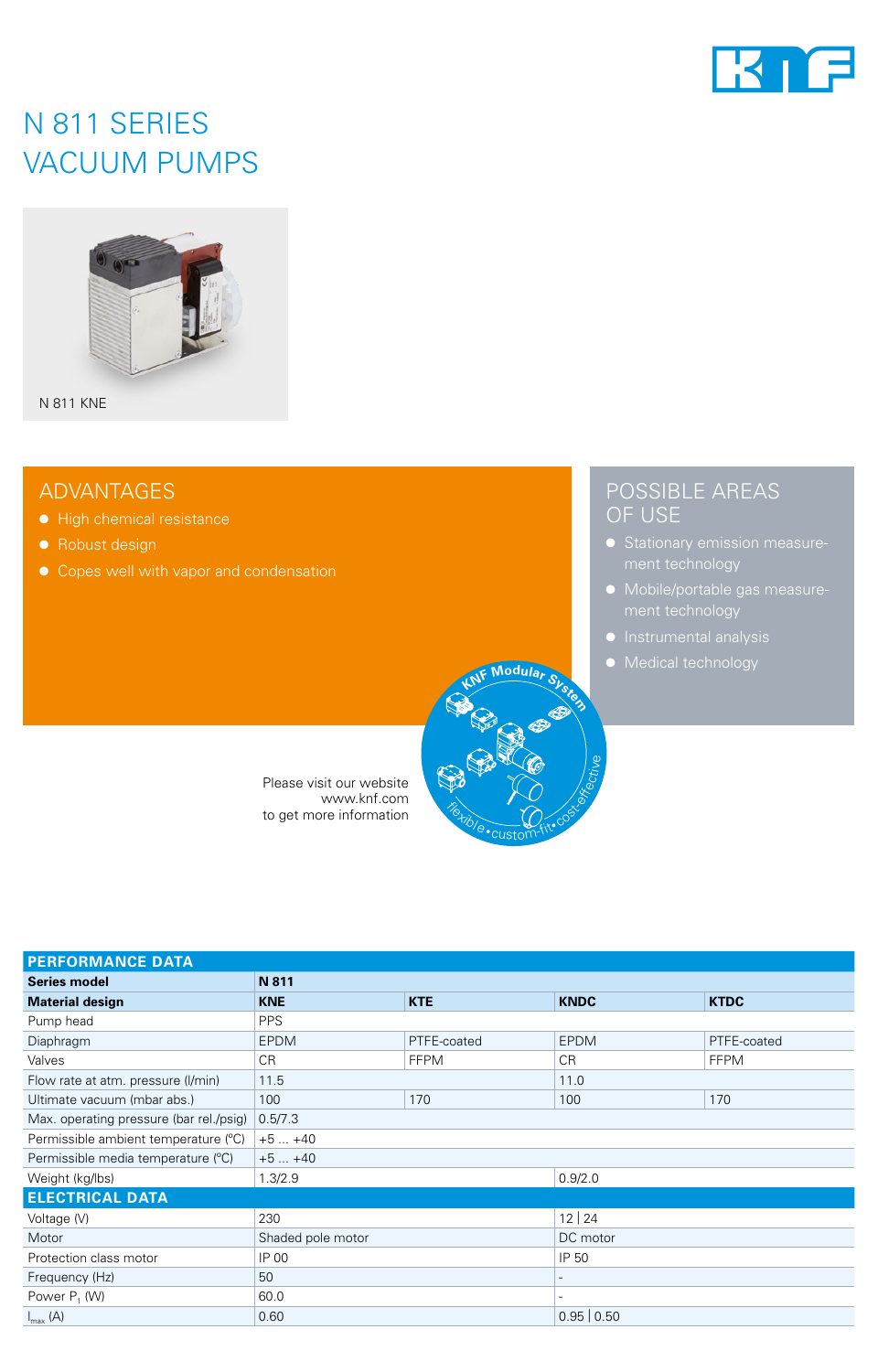| <b>ACCESSORIES</b>        |          |                |  |
|---------------------------|----------|----------------|--|
| <b>Description</b>        | Part No. | <b>Details</b> |  |
| Silencer/Inlet filter     | 000346   | G 1/8          |  |
| Hose connector (straight) | 000360   | G 1/8 PA       |  |
| Hose connector            | 014052   | G 1/8 PVDF     |  |

| <b>SPARE PARTS</b>       |          |                |  |
|--------------------------|----------|----------------|--|
| <b>Description</b>       | Part No. | <b>Details</b> |  |
| Intermediate plate KN    | 028789   |                |  |
| Intermediate plate KT    | 044408   |                |  |
| Head plate KN /KT        | 028791   |                |  |
| Valve plate/sealing KN   | 113947   |                |  |
| Valve plate/sealing KT   | 113950   |                |  |
| Structured diaphragm KN  | 029231   |                |  |
| Structured diaphragm KT_ | 029232   |                |  |

If individual designs have been created for specific customers on the basis of series models, other technical performance data may apply. Before operation begins, the relevant

The performance values for the series models shown on this data sheet were determined under test conditions. The actual performance values may differ and depend in particular on the usage conditions and therefore on the specific application, on the parameters of the components involved in the user's system and on any technical modifications carried out which deviate from the standard configuration or the as

delivered condition.

operating instructions and/or assembly or installation instructions should be read and the safety information contained in these instructions should be noted.

KNF reserves the right to make changes to the product and the associated documentation without prior notice to the customer.



**www.knf.com**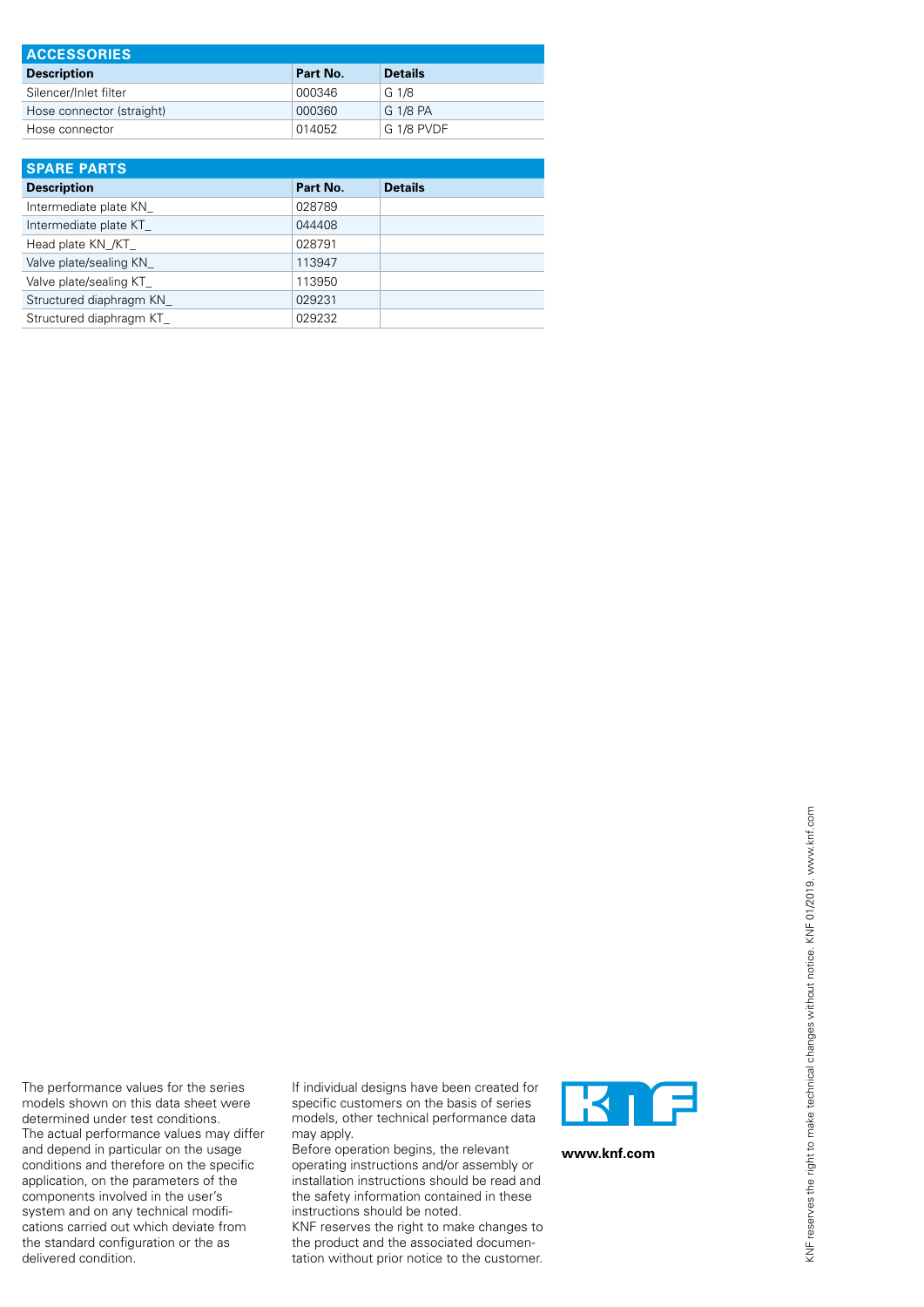# N 811 KNE | KTE

### **PERFORMANCE DATA**

| <b>Series model</b> | Flow rate at<br>atm. pressure<br>$(1/min)^{1}$ | Max. operat-<br>ing pressure<br>(bar rel./psig) | <b>Ultimate</b><br>vacuum<br>(mbar abs.) |
|---------------------|------------------------------------------------|-------------------------------------------------|------------------------------------------|
| N 811 KNE           | 11.5                                           | 0.5/7.3                                         | 100                                      |
| N 811 KTE           | 11.5                                           | 0.5/7.3                                         | 170                                      |

<sup>1)</sup> Liter at STP

#### **N 811 K\_E**





**N 811 KNE | PUMP DOWN TIME FOR 5 LITER VESSEL**